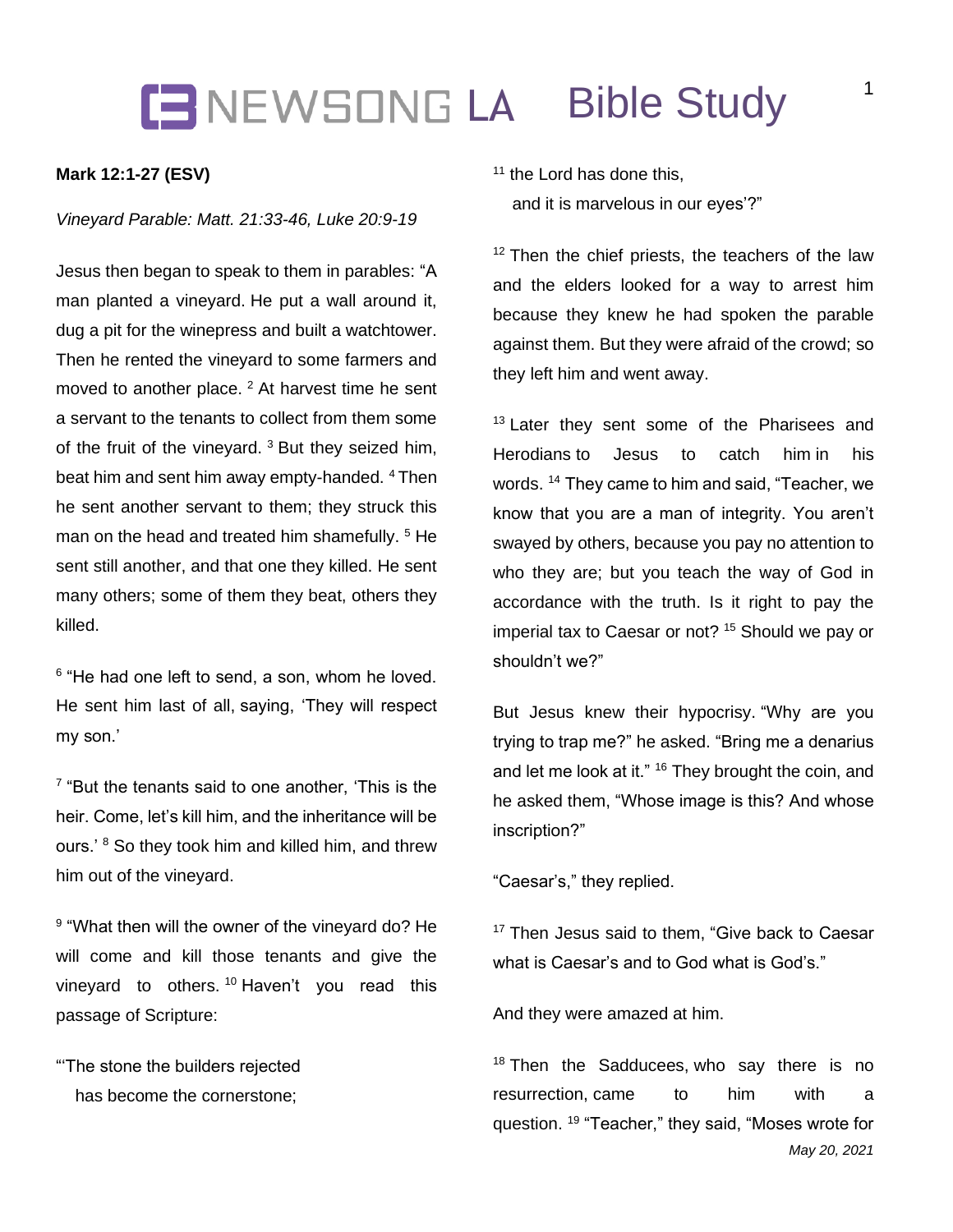# **IENEWSONG LA Bible Study**

us that if a man's brother dies and leaves a wife but no children, the man must marry the widow and raise up offspring for his brother. <sup>20</sup> Now there were seven brothers. The first one married and died without leaving any children. <sup>21</sup> The second one married the widow, but he also died, leaving no child. It was the same with the third.  $22$  In fact, none of the seven left any children. Last of all, the woman died too. <sup>23</sup> At the resurrection whose wife will she be, since the seven were married to her?"

<sup>24</sup> Jesus replied, "Are you not in error because you do not know the Scriptures or the power of God?<sup>25</sup> When the dead rise, they will neither marry nor be given in marriage; they will be like the angels in heaven. <sup>26</sup> Now about the dead rising have you not read in the Book of Moses, in the account of the burning bush, how God said to him, 'I am the God of Abraham, the God of Isaac, and the God of Jacob'?  $27$  He is not the God of the dead, but of the living. You are badly mistaken!"

### **Bible Study Questions**

#### **Context: Chapter 11 Recap**

c. Tenants/farmers d. Servants e. The son. f. Other tenants\_\_\_\_\_\_\_\_\_\_\_\_\_\_\_\_\_\_\_\_\_\_\_\_\_\_\_

\_\_\_\_\_\_\_\_\_\_\_\_\_\_\_\_\_\_\_\_\_\_\_\_\_\_\_\_\_\_\_\_\_\_\_\_\_\_\_\_ \_\_\_\_\_\_\_\_\_\_\_\_\_\_\_\_\_\_\_\_\_\_\_\_\_\_\_\_\_\_\_\_\_\_\_\_\_\_\_\_

2. Why is Jesus telling this parable to these particular leaders? *(Isaiah 5:1-7*).

\_\_\_\_\_\_\_\_\_\_\_\_\_\_\_\_\_\_\_\_\_\_\_\_\_\_\_\_\_\_\_\_\_\_\_\_\_\_\_\_ \_\_\_\_\_\_\_\_\_\_\_\_\_\_\_\_\_\_\_\_\_\_\_\_\_\_\_\_\_\_\_\_\_\_\_\_\_\_\_\_ \_\_\_\_\_\_\_\_\_\_\_\_\_\_\_\_\_\_\_\_\_\_\_\_\_\_\_\_\_\_\_\_\_\_\_\_\_\_\_\_ \_\_\_\_\_\_\_\_\_\_\_\_\_\_\_\_\_\_\_\_\_\_\_\_\_\_\_\_\_\_\_\_\_\_\_\_\_\_\_\_ \_\_\_\_\_\_\_\_\_\_\_\_\_\_\_\_\_\_\_\_\_\_\_\_\_\_\_\_\_\_\_\_\_\_\_\_\_\_\_\_

3. What is the "moral" of this parable? How does the outcome compare to the prophecy in Isaiah 5:1-7?

\_\_\_\_\_\_\_\_\_\_\_\_\_\_\_\_\_\_\_\_\_\_\_\_\_\_\_\_\_\_\_\_\_\_\_\_\_\_\_\_ \_\_\_\_\_\_\_\_\_\_\_\_\_\_\_\_\_\_\_\_\_\_\_\_\_\_\_\_\_\_\_\_\_\_\_\_\_\_\_\_ \_\_\_\_\_\_\_\_\_\_\_\_\_\_\_\_\_\_\_\_\_\_\_\_\_\_\_\_\_\_\_\_\_\_\_\_\_\_\_\_ \_\_\_\_\_\_\_\_\_\_\_\_\_\_\_\_\_\_\_\_\_\_\_\_\_\_\_\_\_\_\_\_\_\_\_\_\_\_\_\_

4. Who were the Pharisees and Herodians? What was their relationship between themselves and the Jewish people?

\_\_\_\_\_\_\_\_\_\_\_\_\_\_\_\_\_\_\_\_\_\_\_\_\_\_\_\_\_\_\_\_\_\_\_\_\_\_\_\_ \_\_\_\_\_\_\_\_\_\_\_\_\_\_\_\_\_\_\_\_\_\_\_\_\_\_\_\_\_\_\_\_\_\_\_\_\_\_\_\_ \_\_\_\_\_\_\_\_\_\_\_\_\_\_\_\_\_\_\_\_\_\_\_\_\_\_\_\_\_\_\_\_\_\_\_\_\_\_\_\_ \_\_\_\_\_\_\_\_\_\_\_\_\_\_\_\_\_\_\_\_\_\_\_\_\_\_\_\_\_\_\_\_\_\_\_\_\_\_\_\_

1. Jesus speaks to the religious leaders in a parable in verses 1-9. Identify the characters of the parable.

\_\_\_\_\_\_\_\_\_\_\_\_\_\_\_\_\_\_\_\_\_\_\_\_\_\_\_\_\_\_\_\_\_\_\_\_\_\_\_\_ \_\_\_\_\_\_\_\_\_\_\_\_\_\_\_\_\_\_\_\_\_\_\_\_\_\_\_\_\_\_\_\_\_\_\_\_\_\_\_\_ \_\_\_\_\_\_\_\_\_\_\_\_\_\_\_\_\_\_\_\_\_\_\_\_\_\_\_\_\_\_\_\_\_\_\_\_\_\_\_\_

a. Landowner

b. Vinevard

*May 20, 2021*